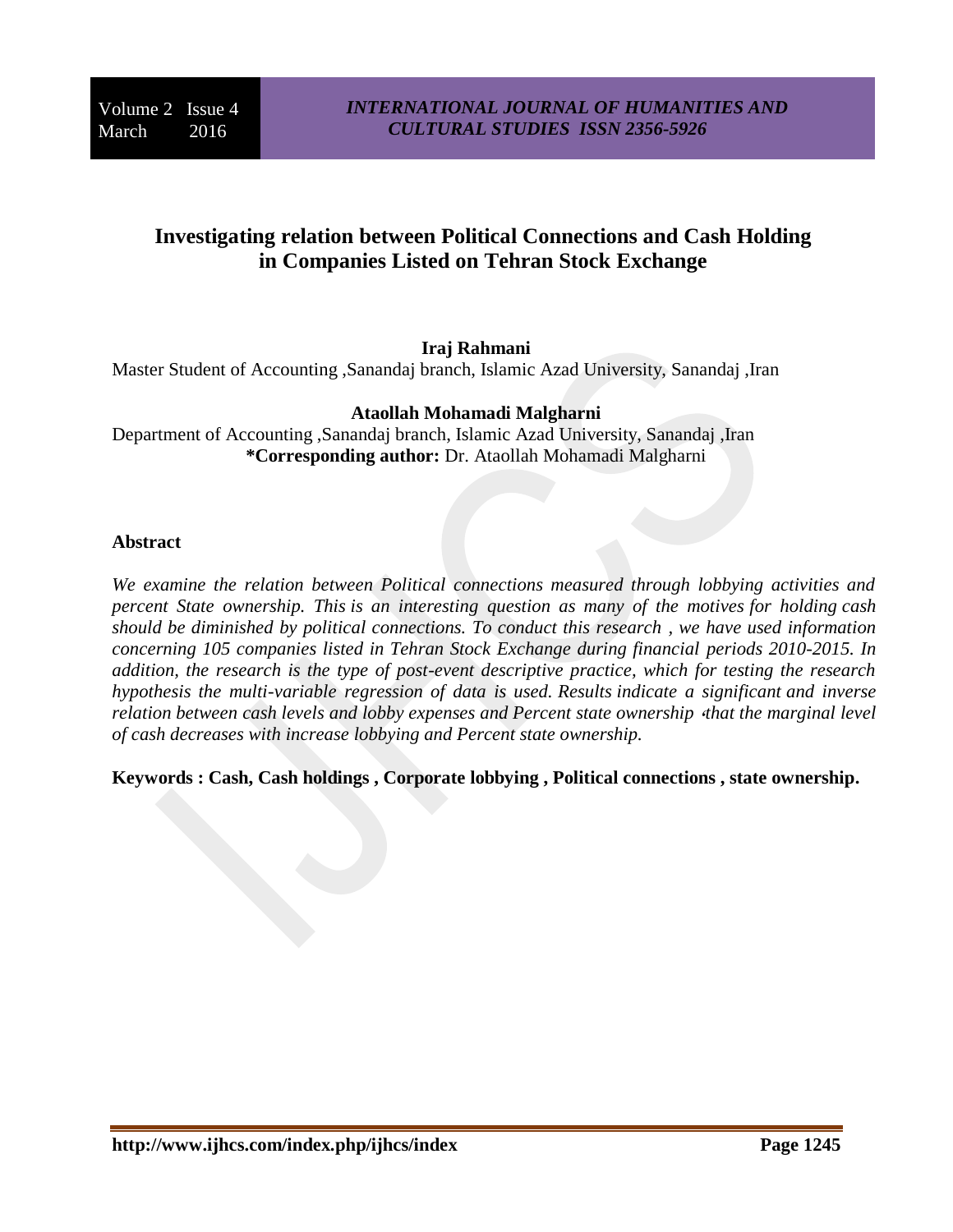Volume 2 Issue 4 March 2016

#### **Introduction**

Companies as economic units, are always looking for profitability and achieve greater wealth. For various reasons that most important of them are the separation of ownership from management, companies doing business in addition to the duty, the duty to respond to people outside of the company responsible. The most efficient form of accountability, based on empirical evidence, financial reporting (Watts and Zimmerman, 1986). Government as the main supporter of the country's economy guardian role for firms in each society has played. Government due to take over decision-making power in the company and implementing policies always a great investment in developing countries, especially Iran. Apart from discussions about the disadvantages or advantages of this type of ownership, it should be considered that the accounting and reporting systems of firms that are affected by the corporate governance of companies will be affected by the type of ownership. The argument presented is that state-owned companies due to special circumstances (political connection with the government), fewer costs are tolerated by the government (Black and Coffee, 1994). Therefore, it seems that companies are not only responsible for carrying out economic activity on his shoulders, but he had to report the results of their activities and to the extent that it is expected in economic activity and to reduce costs and revenues their own, trying to interpret financial reporting will be conducted at the direction of users of financial statements would not be a transfer of wealth out of the company. One of the main examples of the transfer of wealth out of business, political costs that companies because of the cost of information exchange, and consultation of the group's main decision-making and legislation they are government agencies, can be tolerated. Some companies with specific economic characteristics are more severe laws the state legislature or other groups seek to impose their costs and therefore to avoid these costs (economic consequences) more motivated to use reporting In order to reduce the outflow of benefits will participate (Sadat -far1393).

#### **Research Problem**

Financial institutions generally shall be kept a part of their assets for cash holdings and determine how much of the assets must be kept in cash, important decisions that taking the management entity. Research conducted by Kim et al (1998) Ozkan and Ozkan (2004), respectively, showed that managers kept between 1.8% to 9.9 % of all its asset to hold cash.

Typically, managers are looking for the optimum level of cash balances due to the advantages and disadvantages of cash holdings, major damage to the entity and the loss of opportunity to prevent the maximum possible value from existing levels Optimized cash gain. In fact, managers and planning for liquidity at the end of a period of time in order to , get it working.

Many studies have examined the motivations and factors affecting the company's cash holdings have dealt with various factors, including accounts receivable, inventories, net working capital, current liabilities and long-term, net profit, dividends, opportunities Company growth and size, mentioned as factors affecting cash holdings (aghaei et al 1388).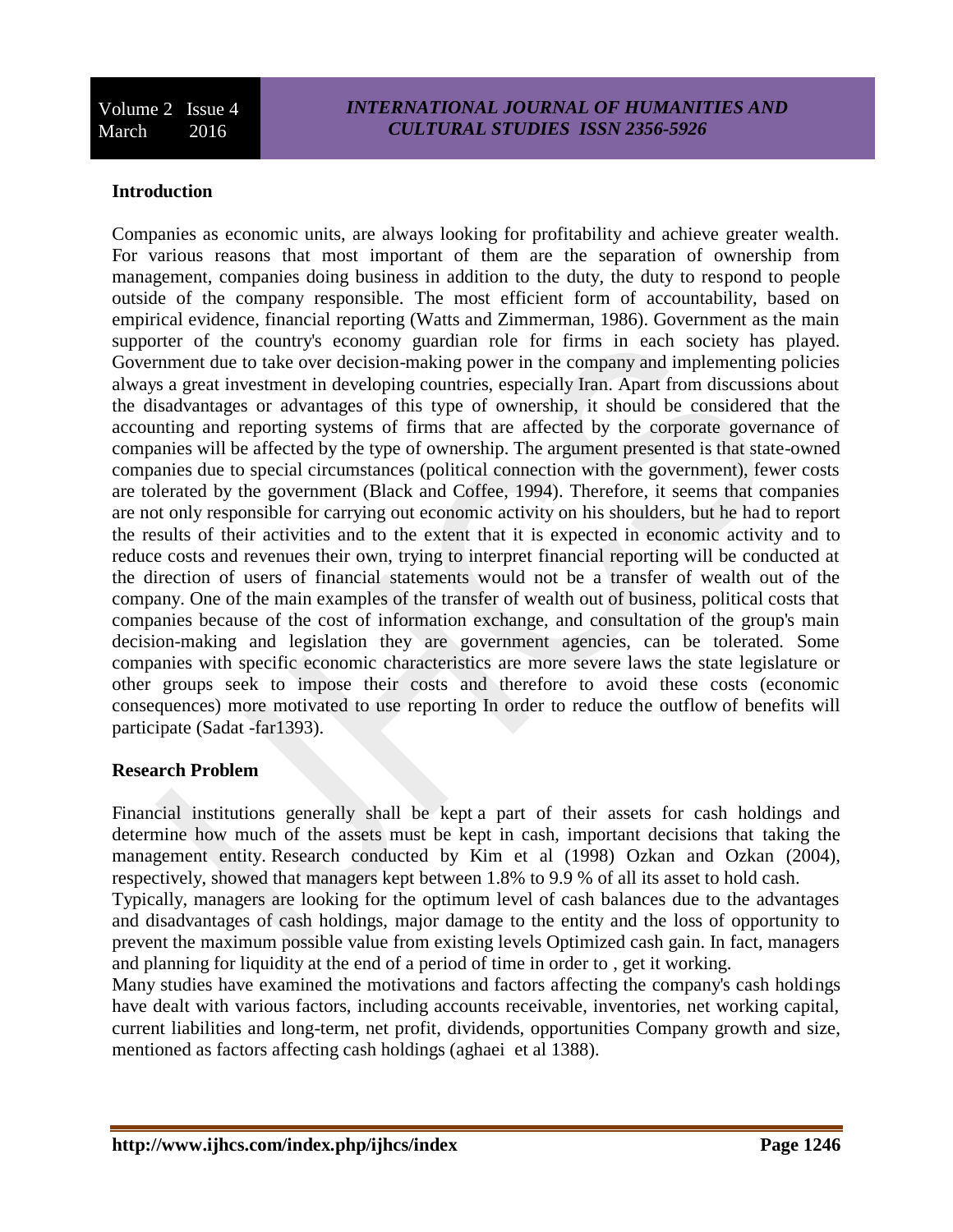Volume 2 Issue 4 March 2016

Hagerman er al (1978) have argued that the companies are subject to political attacks. Lawyers people have an incentive take up positions to transfer wealth companies to their or their clients. This position in the debate about the social responsibility of companies and require them to pay for some of the social issues, flood, earthquake, war and impose higher tax rates on them or deprive them of some of the benefits and rights should be . Managers have incentives to resist transfer of wealth, because these transmissions continuously reduce the company's value. In the same way, they will be prevented from further competition because competition, corporate value and directors receive the wages, will reduce (Hagerman et al., 1978).

By increasing the effective tax rate, companies more incentive to use conservative accounting practice. The amount of impact as the effective tax rate has been raised as a political cost (ibid). Political payments often have great-looking effects. It is not surprising that companies are trying to directly participate in political campaigns or indirectly through the lobby on legislation affect on political events (Stigler, 1971; Grossman and Helpman,1994). Richard et al (2009) stated that lobbying firms have a lower effective tax rate. Zhao and Huang (2011) showed that the joint venture fund managers through the lobby obtain private information about the stock.

In the case of cash and related topics has been done a lot of research. Given that the cash holdings have advantages and disadvantages, so some researchers believe that the optimal amount of cash, where that the costs and benefits of holding cash are balanced . As a result of this research, researchers have provided theories to determine the optimal level of cash .

Also in another category of investigation into financial and nonfinancial variables that affect cash holdings, conducted research and effectiveness some of theme in cash holdings , largely been accepted. General political interests can be in two ways: lobbying or donations to politicians or political sectors. Ansolabehere et al (2003) stated that there is no relationship between the donations to politicians and company performance. Because most of these political contributions is known in the name of the person .

More research in the field of political communication used donations to politicians as political associations instead Of the lobby. The aim of this study is to fill this vacuum. In general, previous studies have shown that the Lobby's activities have an important impact on shareholders and their wealth. According to what was said , in the study also sought to examine the effect of the political cost that will be measured through lobbying costs on cash holdings (The cost of conferences , events and meetings) and percent owned by the government or state-owned companies on cash holdings in the sample companies.

### **The reasons for holding cash and prevailing theories on maintaining cash**

Two theories governing the maintenance of cash, exchange theory and hierarchical theory . According to exchange theory, the optimal level of cash holdings set based on a balance between the benefits and the cost of maintaining cash . Three major motivation for keeping cash are transactions, precautionary motive and speculative motive. In accordance with the incentive to trade, companies that are faced with reduced internal resources , can provide it by selling assets,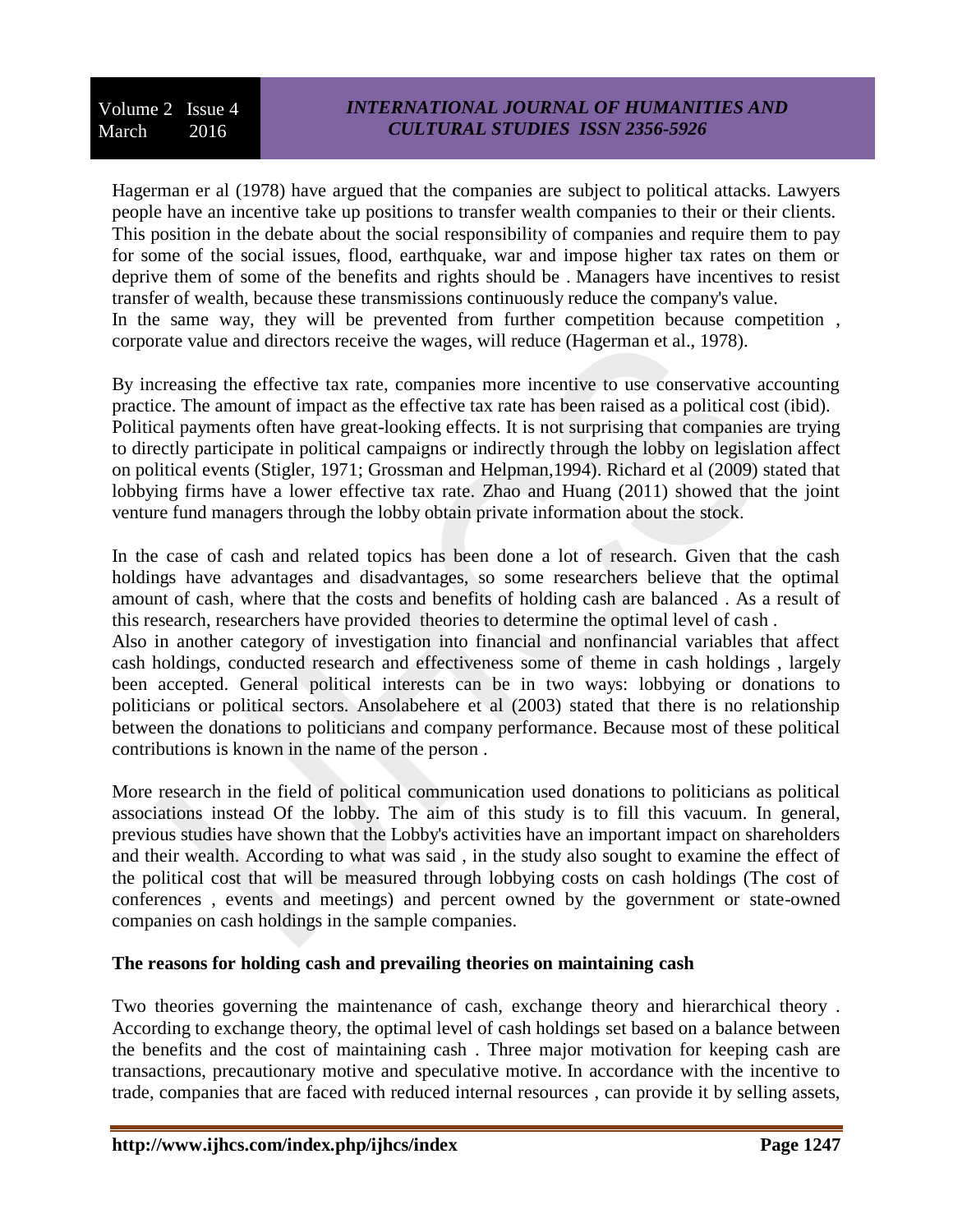issuing new shares, or reduced dividend and borrowing. But all these strategies entail costs that are both variable and fixed cost element. (Garcia et al. 2008). The results for payments by companies that are facing high cost of transactions, large cash holdings, hold.

The precautionary motive, companies in hard times to reduce the risk of financial crisis, hold their cash .The speculative motive, companies to take advantage of unexpected investment opportunities coming when external financing is costly to maintain their liquid assets. According to Jensen opinion when companies increase the amount of free cash flow, representing the conflict between shareholders and managers is intensifying.

Administrators can pursue their interests in the expense of shareholders and thus to maintain cash reserves for manager more than shareholders ( Ferreira and Villa 2004).

Another disadvantage maintenance of high cash flows can be low return on these assets to fixed assets as well. Kim and others have documented, for example, companies that have a relatively low asset returns are significantly more liquid assets they hold. (Garcia et al. 2008).

### **Political costs**

Based on the political costs hypothesis that offer by Watts and Zimmerman (2008) was presented, politicians have the power to redistribute wealth with use of policies, influence resources. It is also one of the main factors affecting the wealth management, cash rewards. Changes in cash flow can be affected by taxes, regulations and information about the political costs. So managers have rules and regulations that affect them consider and, if possible, control them. Based on the hypothesis political costs in larger companies, executives tend to move income from the current period to future periods to reduce political costs .

Watts and Zimmerman with research about the relationship between political costs and size of company, the hypothesis that larger companies incur greater political cost has been rejected. Watts and Zimmerman in their study concluded that tax rates over time and between all companies and industries are not the same (yaghob nejhad et al. 1388).

#### **definition of political costs**

The political costs are costs for business continuity and life, according to legal requirements and customary institutions and economic environment are essential. Such costs due to law enforcement and regulatory approvals or by political pressure imposed on companies. Such costs can be tax policy, pension insurance, the costs of grants to individuals and organizations and institutions, contribute to the sport, export customs duties, environmental costs, the cost of developing educational facilities, payments to union labor and other official and unofficial sources noted (Pour Heydari and Hemati 1383).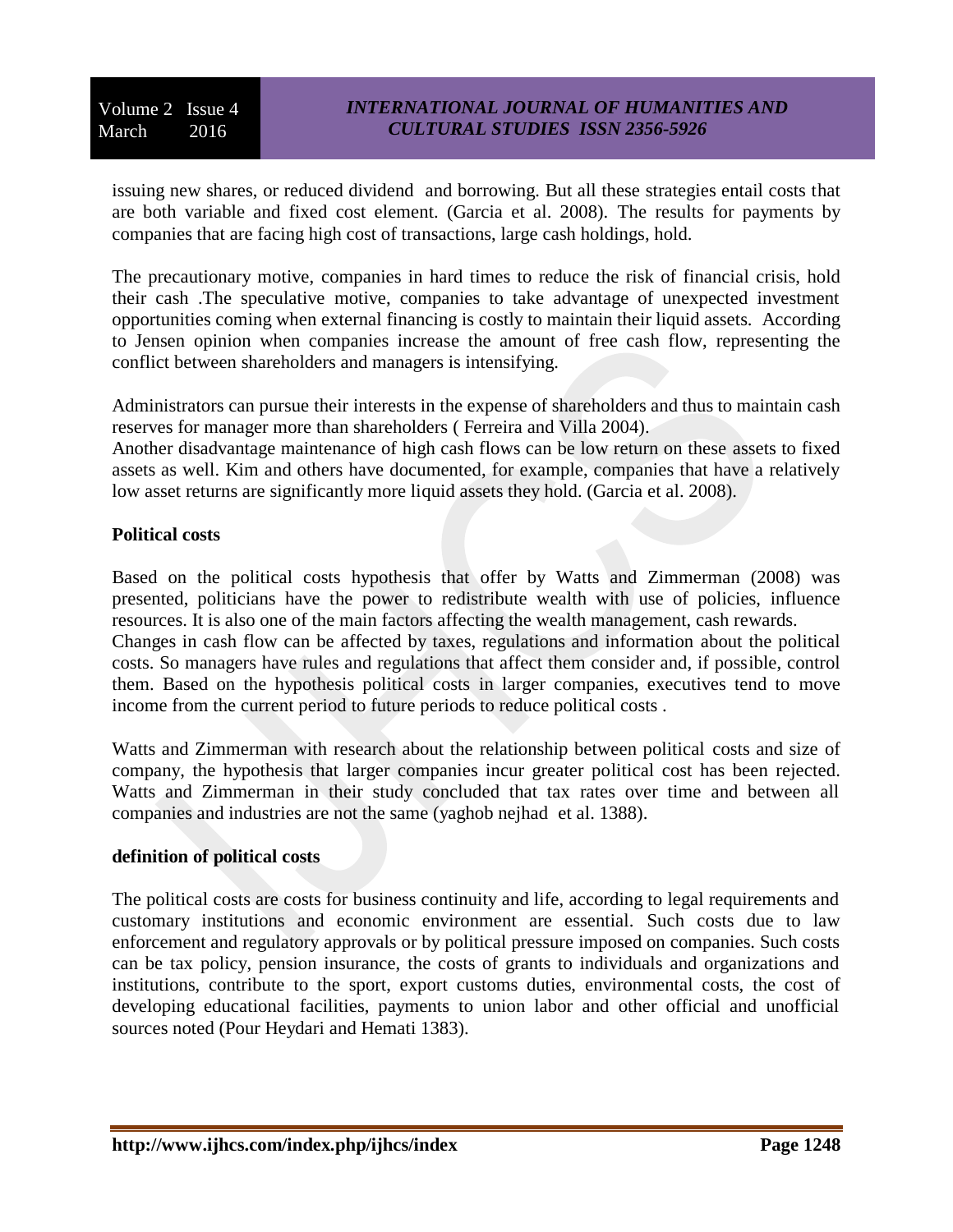# **Research Background**

Jensen and Meckling (1976) argue that firms are subject to political attacks. Lawyers people have an incentive to transfer of wealth from their companies to their clients. This position in the debate about the social responsibility of companies and require them to pay for some of the social issues as, flood, earthquake, war and impose higher tax rates. Costs incurred by companies are a function of their size, because smaller companies are less visible and therefore less subject to political distribution of wealth. Watts and Zimmerman (1978), investigation the relationship between the rate of corporate income tax and size of company to examine the relationship between political costs and the rate of corporate income tax . They concluded that the relationship between firm size and tax rates over time and across all industries are not the same. Digan & hallam (1991), their study showed that companies with a greater share of the market for its industry, most likely the political cost will be more. If the hypothesis was proposed that companies with a greater share of the market related to your industry tend to incur political costs more, the results of the study hypothesis was confirmed. Godfrey & jones (1999) to evaluate the effect of political costs on smoothing earning use the of share in the market. The hypothesis of this study was, whether political costs on the smoothing effect or not? The results show that firms activity in the banking, finance, research, and basic urban services activity also incur the political costs higher. Faccio (2007) in a study to examine the characteristics of political companies pay .The results are based on information about 47 countries, showed that companies have higher leverage and market prices have higher political than other companies. Faccio (2010) in a study as the difference between politically connected companies and other companies concluded that companies with political connections, have leverage larger and more market value and pay less tax, but has a lower performance compared to other companies. Boubaker et al (2012) study to examine the relationship between political communication and exchange their cost of capital. They concluded that firms with political connections rates are lower capital costs but also the country's legal and institutional environment affects this relationship. Hill and colleagues (2013) in a study to assess the determinants of lobbying by companies and concluded that the company's size, investment opportunities, cash flow, industry are characteristics the influence on corporate lobbyists. Hill and colleagues (2014) in a study as a relation between Political Connections And Cash Holding find that between political Connections through lobbying activities and Cash Holding, significant negative relationship exists. Pourheidary and Hemati (1383), while use the total sales variable as a proxy for cost of political, find between the size and tend to reduce realize profits is a positive relationship. They also use the number of employees as a representative political costs and reached a negative relationship. Izadinia and Rasaiian (1389) to examine the relationship between levels of cash holdings and strategic monitoring tools includes the percentage of institutional ownership and the percentage of board of directors of the listed companies in Tehran Stock Exchange concluded between the level cash holdings and firm value there is a significant positive relationship.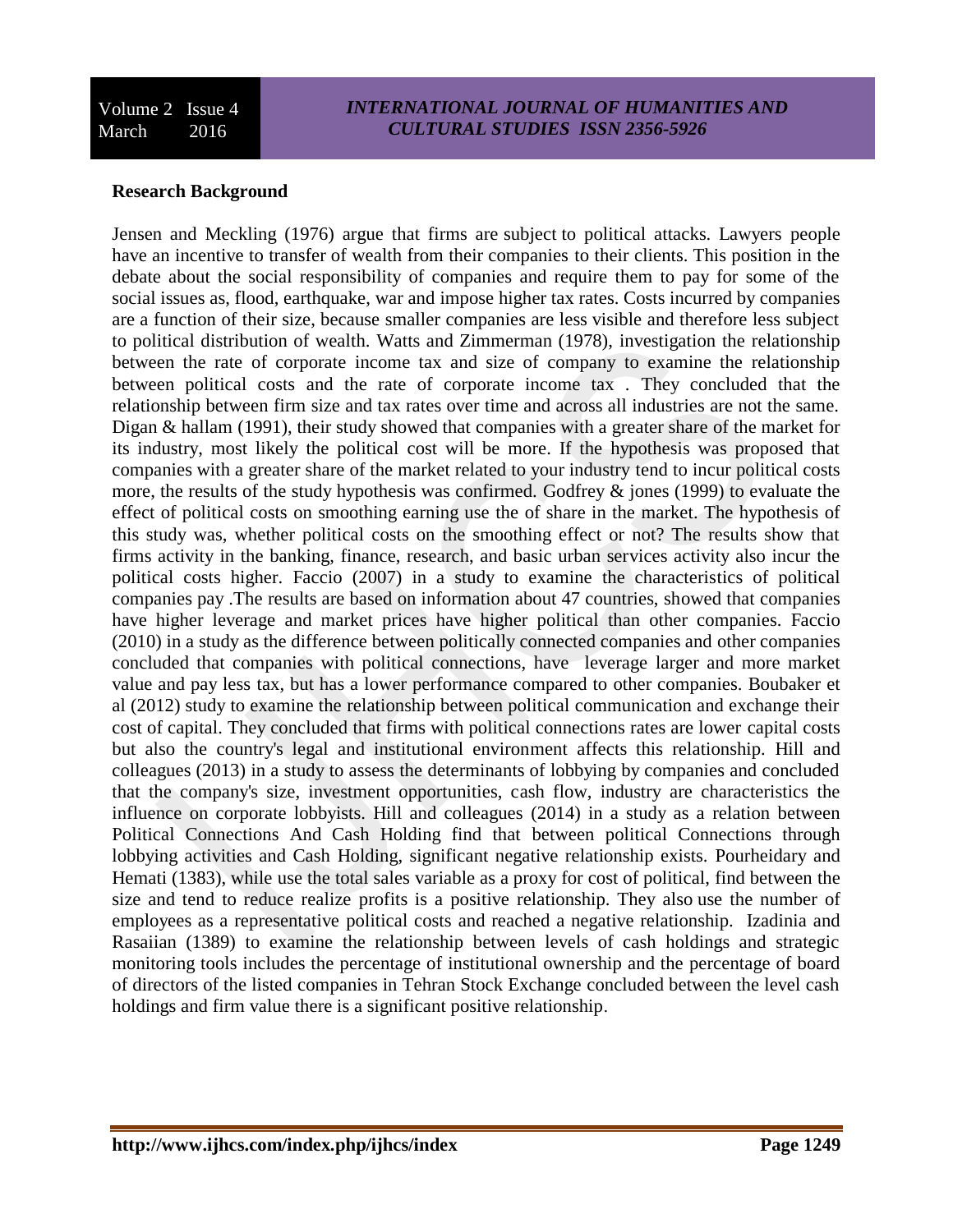### **Hypotheses**

The main hypothesis:

Political communications firm and cash holdings are related.

Hypotheses:

H1: Political communications through lobbying activities with cash holdings are inversely related.

H2: Political communication through public ownership , with cash holdings are inversely related.

### **Statistical population**

The study population consisted of all companies in Tehran Stock Exchange during 1388 to 1393 and adjusted for the community using a set of restrictions that are mentioned below, the sample is known. The samples started with the whole population and then consider the following example based on the systematic elimination.

until 1388 to be listed in the Tehran Stock Exchange. Companies should not be removed during the course of investigation of Tehran Stock Exchange. Financial information needed for this research in the period 1388 to 1393 is fully available. Companies do not in investment companies, financial intermediaries, banks and insurance companies due to differences in pricing these companies. Companies surveyed financial year ended 29 March. According to the restrictions listed 105 companies during the period of 6 years actively involved in the exchange of conditions are met.

#### **Descriptive statistics**

A summary of descriptive statistics is shown in Table 2. In this study, data relating to 105 companies in 6 different years (88 to 93) have been collected from the Tehran Stock Exchange. Descriptive statistics (mean, standard deviation, minimum value and a maximum value) variables in Table 2. Descriptive statistics, measures of dispersion and central figures show. Knowledge of descriptive statistics step towards understanding the relationship between them and the average trend data and reviews about the distribution . In this section, the descriptive statistics of the variables studied (Table 2) is explained.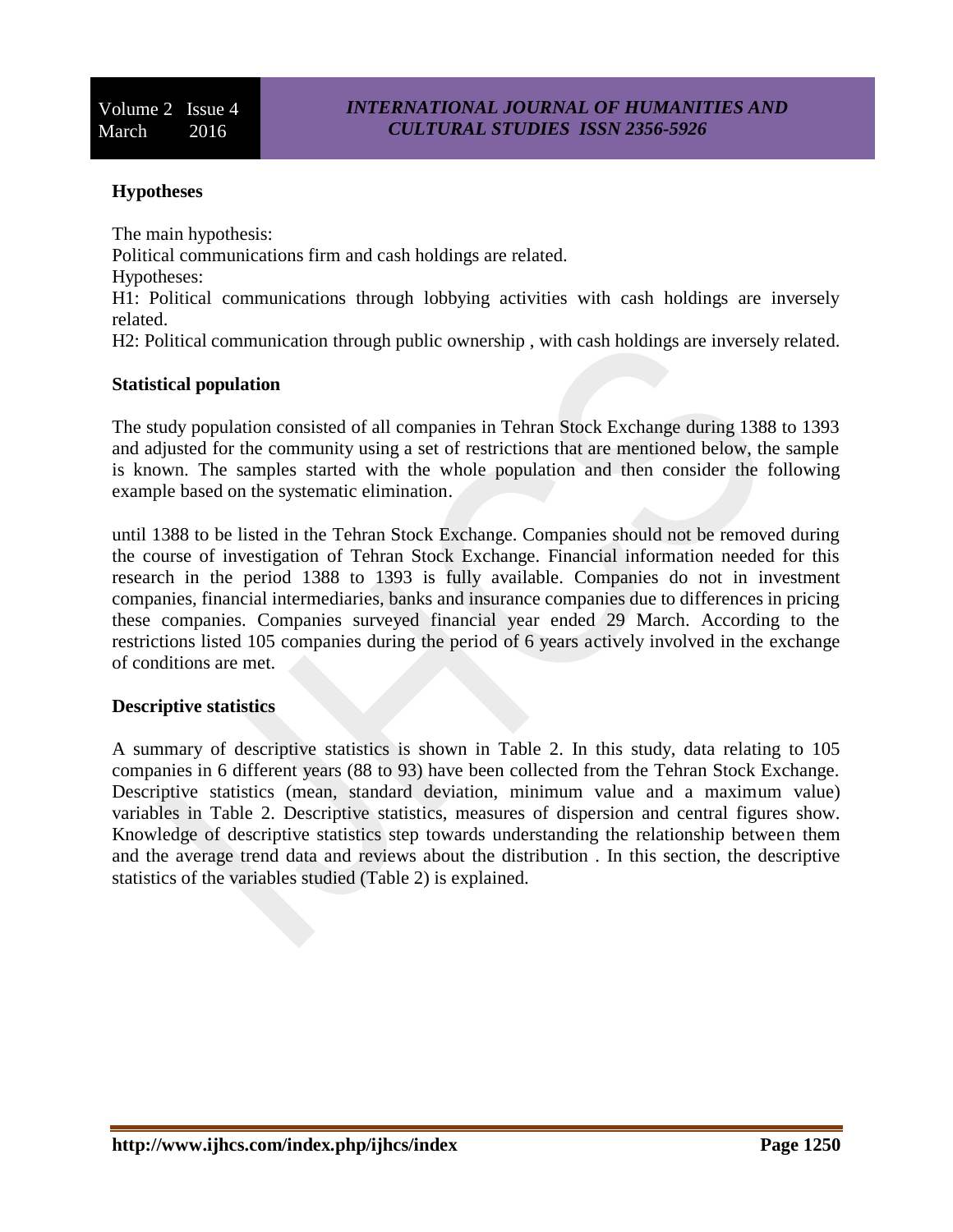### *INTERNATIONAL JOURNAL OF HUMANITIES AND CULTURAL STUDIES ISSN 2356-5926*

| Table1              |             |                                              |                                      |              |              |
|---------------------|-------------|----------------------------------------------|--------------------------------------|--------------|--------------|
|                     | <b>CASH</b> | LobbyRati<br>οl<br>(lobbying)<br>activities) | LobbyRatio<br>2<br>(public<br>owner) | <b>SIZE</b>  | Leverag<br>e |
| <b>Observations</b> | 630         | 630                                          | 630                                  | 630          | 630          |
| Median              | .36         | .05                                          | .25                                  | 5.65         | .25          |
| Mean                | .26         | .02                                          | .013                                 | 4.25         | .19          |
| Std. Dev.           | .22         | .06                                          | .08                                  | 3.33         | 1.6          |
| Minimum             | .11         | .00                                          | .14                                  | 1.63         | .17          |
| Minimum             | .68         | .09                                          | .63                                  | 7.58         | .36          |
|                     | M/B         | CF                                           | <b>NWC</b>                           | <b>CFVOL</b> |              |
| Median              | 1.05        | .09                                          | $\cdot 12$                           | .01          |              |
| Mean                | .88         | .05                                          | .05                                  | .00          |              |
| Std. Dev.           | .63         | .00                                          | .03                                  | .00.         |              |
| Minimum             | .55         | .03                                          | .02                                  | .00          |              |
| Minimum             | 2.36        | .12                                          | .18                                  | .06          |              |

# **Testing the hypotheses**

To select the method of regression models and panel data model Limer joint F-test was used. Assumptions in this test is as follows:

- H0: Data common
- H1: Panel Data
- F-Limer test results are shown below:

|                                             | Table2<br>Hypotheses1                |      |                  |
|---------------------------------------------|--------------------------------------|------|------------------|
| <b>Effects</b> Test                         | <b>Statistic</b>                     | df   | Prob.            |
| Cross-section F<br>Cross-section Chi-square | 3.160675 (104,726)<br>308.231078 104 |      | 0.0000<br>0.0000 |
|                                             | <b>Hypotheses</b>                    |      |                  |
| <b>Effects</b> Test                         | <b>Statistic</b>                     | d.f. | Prob.            |
| Cross-section F<br>Cross-section Chi-square | 3.103010 (104,725)<br>303.869076 104 |      | 0.0000<br>0.0000 |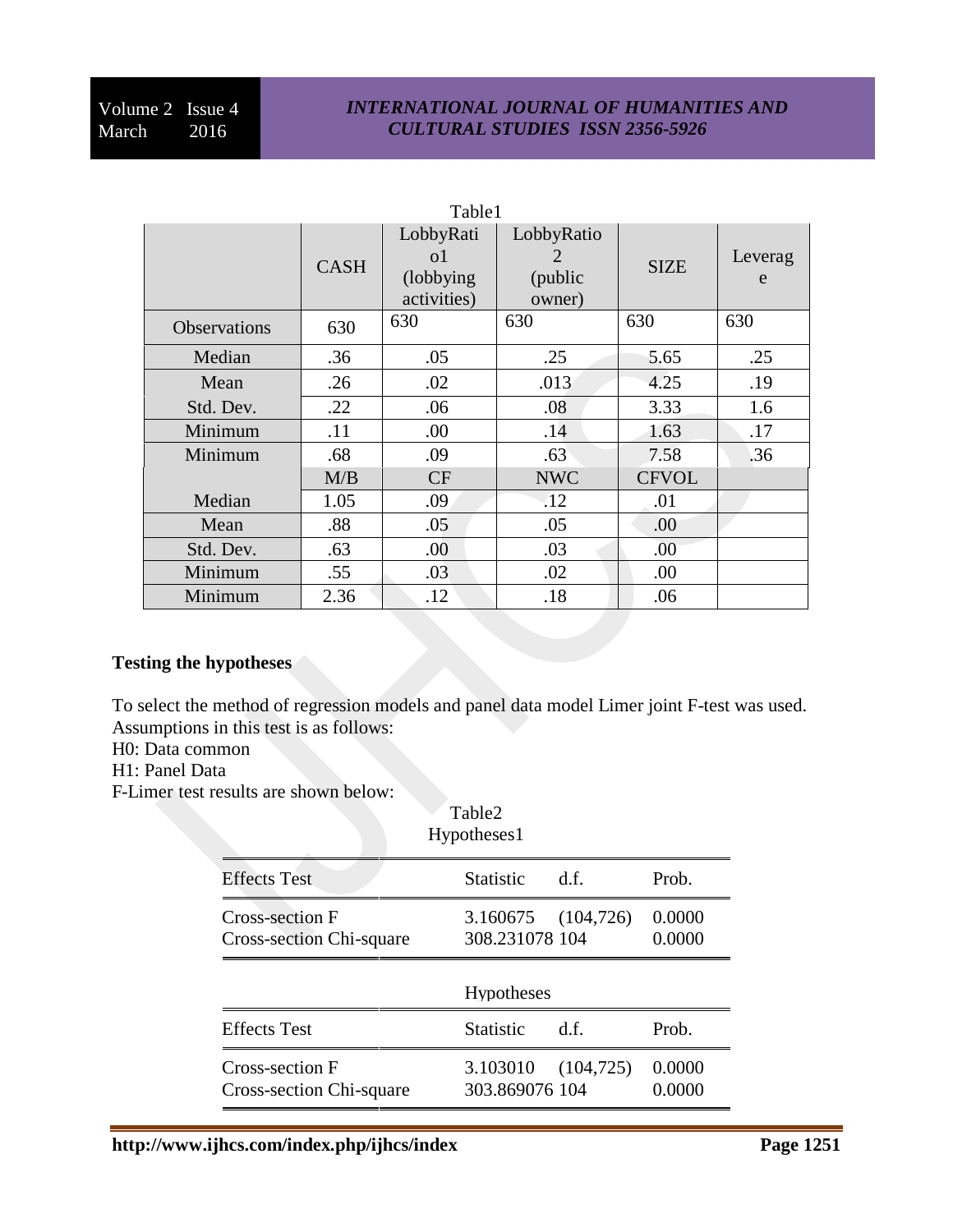As can be seen, the results indicate that H0 is rejected. As a result, pattern, panel data is the preferred method. We need to continue the Hausman test in order to select from among the panel data methods with fixed effects or random effects is done. Assumptions in this test is as follows:

H0: Panel data with random effects

H1: Panel data with fixed effects

Hausman test results are shown below.

|                     | Table3<br>Hypotheses1                            |                           |        |  |
|---------------------|--------------------------------------------------|---------------------------|--------|--|
| <b>Effects</b> Test | Statistic d.f.                                   |                           | Prob.  |  |
| Cross-section F     |                                                  | 3.156135 (104,725) 0.0000 |        |  |
|                     | <b>Hypotheses</b><br>$\mathcal{D}_{\mathcal{L}}$ |                           |        |  |
| <b>Effects</b> Test | <b>Statistic</b>                                 | d f                       | Prob.  |  |
| Cross-section F     |                                                  | $3.156135$ $(104,725)$    | 0.0000 |  |

As can be seen, the results indicate H0 is rejected as a result of the pattern, panel data with fixed effects is the preferred method.

### **The results of the regression**

First hypothesis: political communications through lobbying activities with cash holdings are inversely related.

Table 6 shows summary statistics for this model. One of the most important values to the right of the model, adjusted coefficient of determination is that the closer to zero is a sign of weakness, and the model is closer to a sign of the appropriateness of the model. This model shows the adjusted coefficient of determination (53%) of the dependent variable explained by the independent variable. The Durbin-Watson statistic is also at an acceptable level (1.85).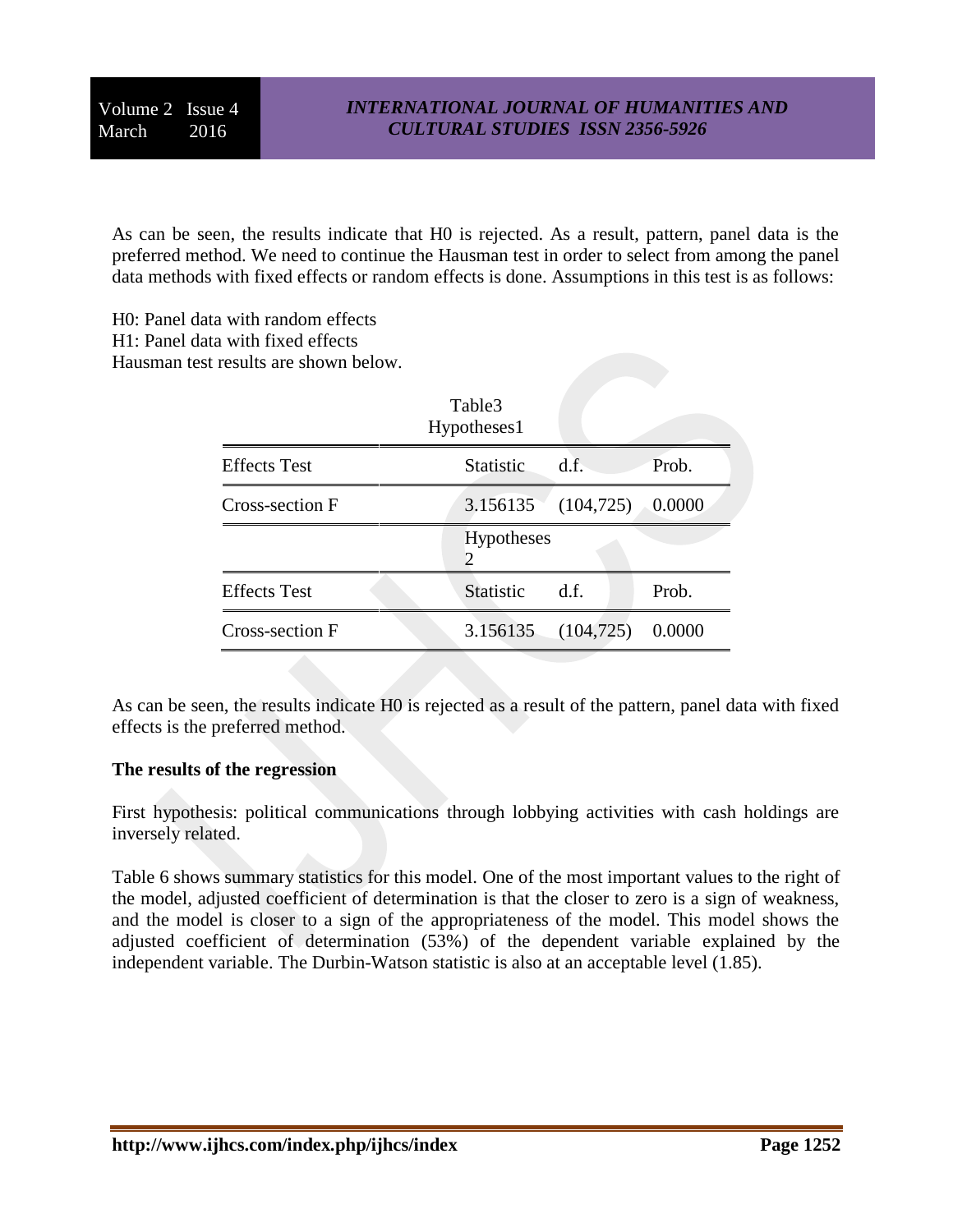# *INTERNATIONAL JOURNAL OF HUMANITIES AND CULTURAL STUDIES ISSN 2356-5926*

|                        |             | Table4                   |                          |        |
|------------------------|-------------|--------------------------|--------------------------|--------|
| Variable               | Coefficient | Std. Error               | $t-$<br><b>Statistic</b> | Prob.  |
| $\mathbf{C}$           | 1.256       | 3.53                     | .005                     | 0.7630 |
| LobbyRatio1            | $-162$      | 0.0025                   | $-5.365$                 | 0.0012 |
| <b>SIZE</b>            | $-115$      | 0,0236                   | $-4.365$                 | ,0002  |
| Leverage               | $-.520$     | 0.0002                   | $-6.255$                 | ,0001  |
| M/B                    | .125        | 0.6500                   | 3.255                    | 0.0000 |
| CF                     | .329        | 1.1023                   | 4.33                     | 0.0000 |
| <b>NWC</b>             | $-0.025$    | 0.2236                   | $-.658$                  | 0.1357 |
| <b>CFVOL</b>           | $-.034$     | 0.0011                   | $-.0569$                 | 0.1125 |
| Div-DV                 | .092        | 0.0129                   | 1.256                    | 0.3237 |
| R-squared              | 0.545       | Mean dependent<br>var    | .0365                    |        |
| Adjusted R-<br>squared | 0.539       | S.D. dependent<br>var    | 12.511                   |        |
| S.E. of<br>regression  | 8.491       | Akaike info<br>criterion | 7.131                    |        |
| Sum squared<br>resid   | 2.365       | Schwarz criterion        | 7.196                    |        |
| Log likelihood         | 3.235       | Hannan-Quinn<br>criter.  | 7.156                    |        |
| F-statistic            | 15.256      | Durbin-Watson<br>stat    | 1.825                    |        |
| Prob(F-statistic)      | 0.0000      |                          |                          |        |

Given that the level of statistical significance Fisher (F) is less than 0.05, it can be concluded that at least one of the independent variables with the dependent variable is a linear relationship. Given the significant negative relationship, political relationship through lobbying activities (negative values t-statistic and probability of less than 5%), the first sub-hypothesis is confirmed. In addition, the variable operating cash flow, leverage, the ratio of market value to book value as well as a significant relationship with the dependent variable there.

### **The second hypothesis:**

political communication, with respect to public owner and cash holdings are inversely related. Table 5 shows summary statistics for this model.One of the most important values to the right of the model, adjusted coefficient of determination is that the closer to zero is a sign of weakness, and the model is closer to a sign of the appropriateness of the model. This model shows the adjusted coefficient of determination (39 %) of the dependent variable explained by the independent variable. The Durbin-Watson statistic is also at an acceptable level (1.75).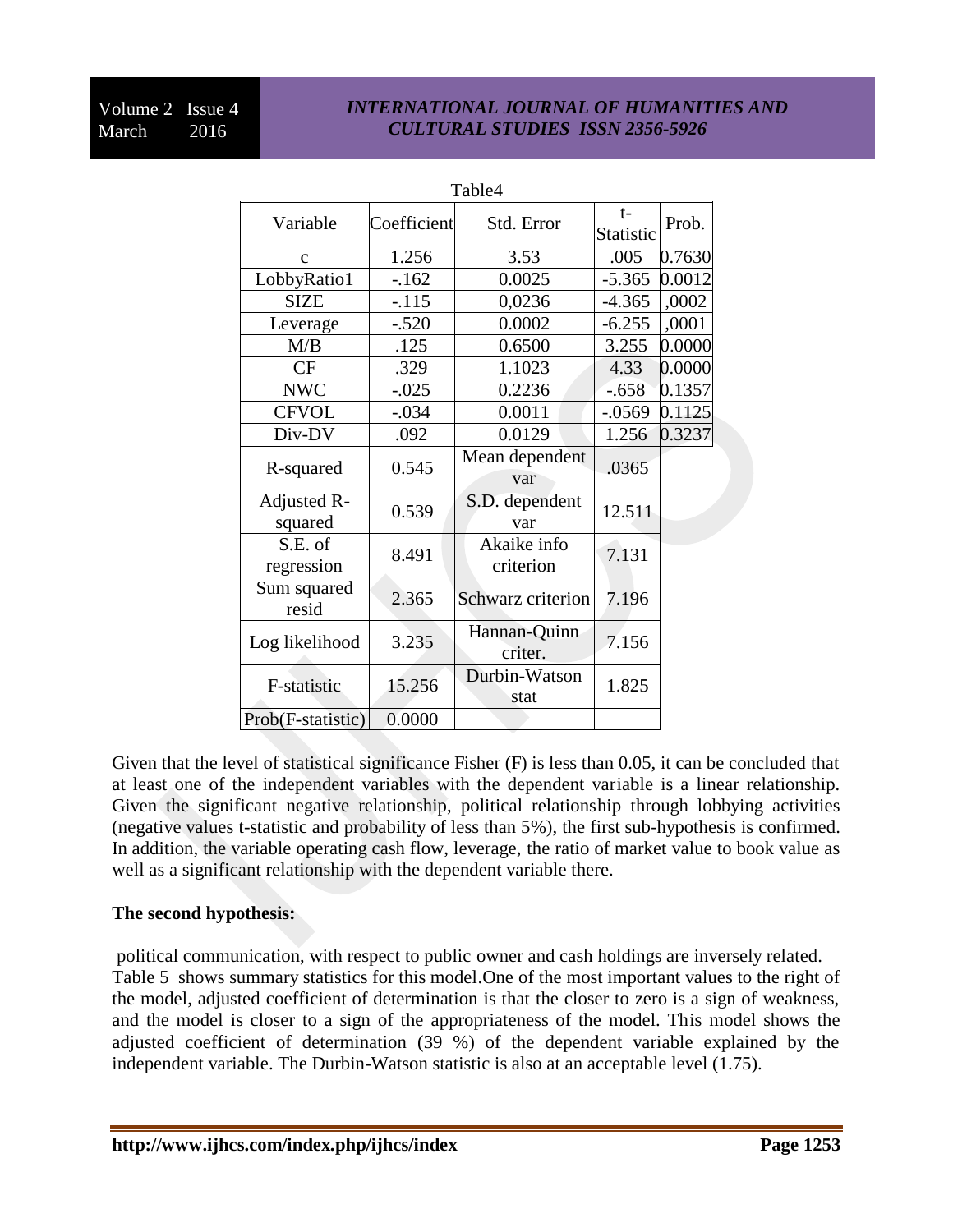# *INTERNATIONAL JOURNAL OF HUMANITIES AND CULTURAL STUDIES ISSN 2356-5926*

|                        |             | Table <sub>5</sub>       |                   |       |
|------------------------|-------------|--------------------------|-------------------|-------|
| Variable               | Coefficient | Std. Error               | $t-$<br>Statistic | Prob. |
| $\mathsf{C}$           | 1.292       | 3.589                    | 0.130             | 0.800 |
| LobbyRatio2            | $-0.126$    | 0.061                    | $-5.240$          | 0.007 |
| <b>SIZE</b>            | $-0.079$    | 0.082                    | $-4.240$          | 0.006 |
| Leverage               | $-0.484$    | 0.059                    | $-6.130$          | 0.000 |
| M/B                    | 0.161       | 0.709                    | 3.380             | 0.036 |
| CF                     | 0.365       | 1.161                    | 4.455             | 0.036 |
| <b>NWC</b>             | 0.011       | 0.282                    | $-0.533$          | 0.172 |
| <b>CFVOL</b>           | 0.002       | 0.060                    | 0.068             | 0.149 |
| Div-DV                 | 0.128       | 0.072                    | 1.381             | 0.360 |
| R-squared              | 0.482       | Mean dependent<br>var    | .0365             |       |
| Adjusted R-<br>squared | 0.395       | S.D. dependent<br>var    | 11.525            |       |
| S.E. of<br>regression  | 8.000       | Akaike info<br>criterion | 6.395             |       |
| Sum squared<br>resid   | 1.582       | Schwarz criterion        | 6.958             |       |
| Log likelihood         | 2.958       | Hannan-Quinn<br>criter.  | 6.256             |       |
| F-statistic            | 14.256      | Durbin-Watson<br>stat    | 1.750             |       |
| Prob(F-statistic)      | 0.0000      |                          |                   |       |

Given that the level of statistical significance Fisher (F) is less than 0.05, it can be concluded that at least one of the independent variables with the dependent variable is a linear relationship. Given the significant negative relationship, Political communication, with respect to state ownership (negative values t-statistic and probability of less than 5%), the second sub-hypothesis is confirmed. In addition, the variable operating cash flow, leverage, the ratio of market value to book value as well as a significant relationship with the dependent variable there.

According to the approval of both hypothesis, main hypothesis "there is a significant relationship between political communication and cash holdings" is confirmed.

Only research in the field of political communication and the level of cash holdings, Hill et al (2014), which results correspond with the results .

### **Conclusion**

The political costs are costs for business continuity and life, according to legal requirements and customary institutions and economic environment are essential. Such costs due to law enforcement and regulatory approvals or by political pressure imposed on companies. Such costs can be tax policy, pension insurance, the costs of grants to individuals and organizations and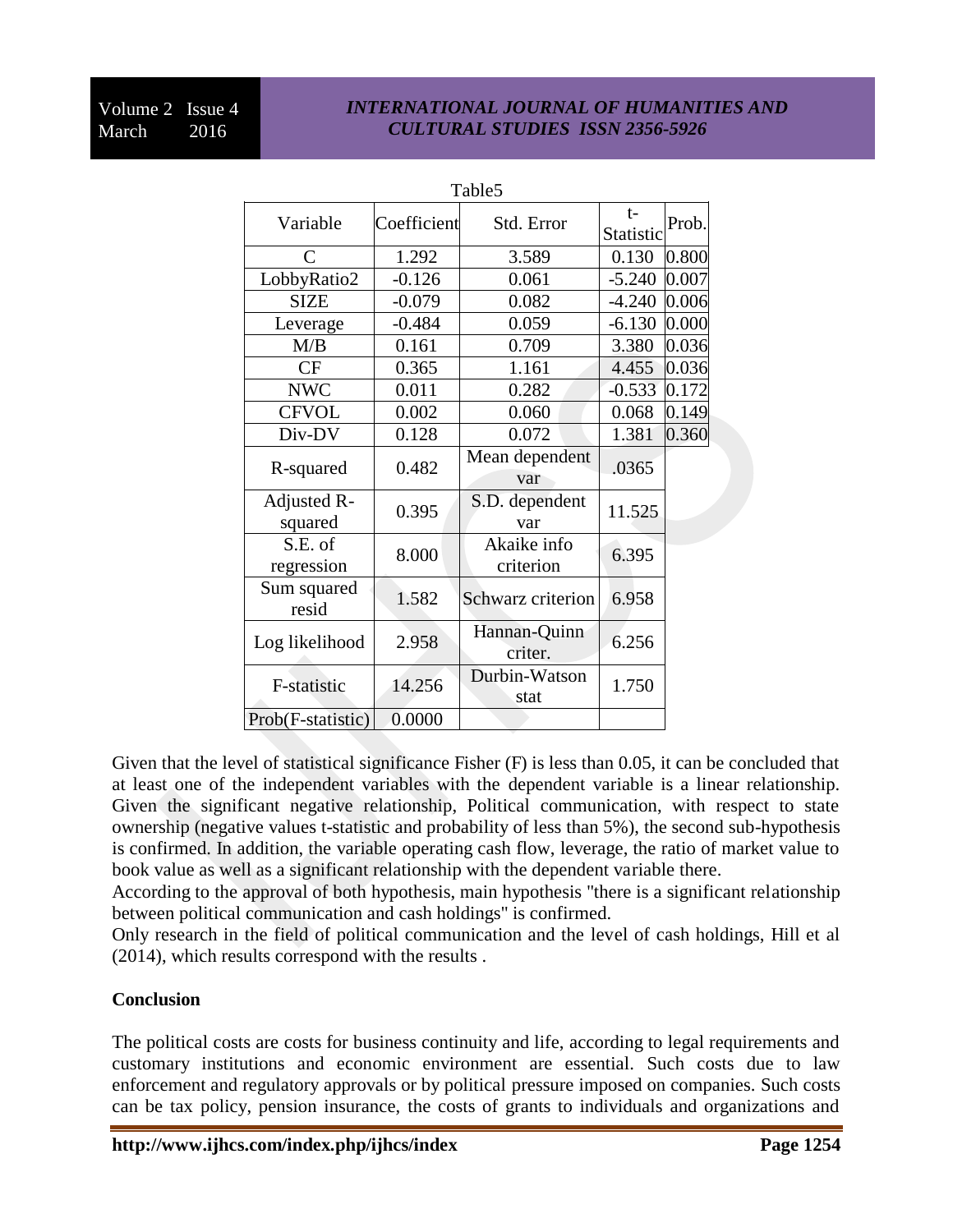Volume 2 Issue 4 March 2016

# *INTERNATIONAL JOURNAL OF HUMANITIES AND CULTURAL STUDIES ISSN 2356-5926*

institutions, contribute to the sport, export customs duties, environmental costs, the cost of developing educational facilities, payments to union labor and other official and unofficial sources noted (Pour Heydari and Hemati 1383). Managers have incentives to resist transfer of wealth, because these transmissions continuously reduce the company's value. In the same way, they will be prevented from further competition because competition corporate value and directors receive wages will reduce (Hagerman et al., 1978). In other words, companies except to provide honest results of operations and financial condition of interest is the formulation of accounting standards, the economic consequences of the financial statements, as well as their attention. We examine the relation between Political connections measured through lobbying activities and percent State ownership. This is an interesting question as many of the motives for holding cash should be diminished by political connections. To conduct this research we have used information concerning 105 companies listed in Tehran Stock Exchange during financial periods 1388-1393. In addition, the research is the type of post-event descriptive practice, which for testing the research hypothesis the multi-variable regression of data is used. Results indicate a significant and inverse relation between cash levels and lobby expenses and Percent state ownership «that the marginal level of cash decreases with lobbying and Percent state ownership.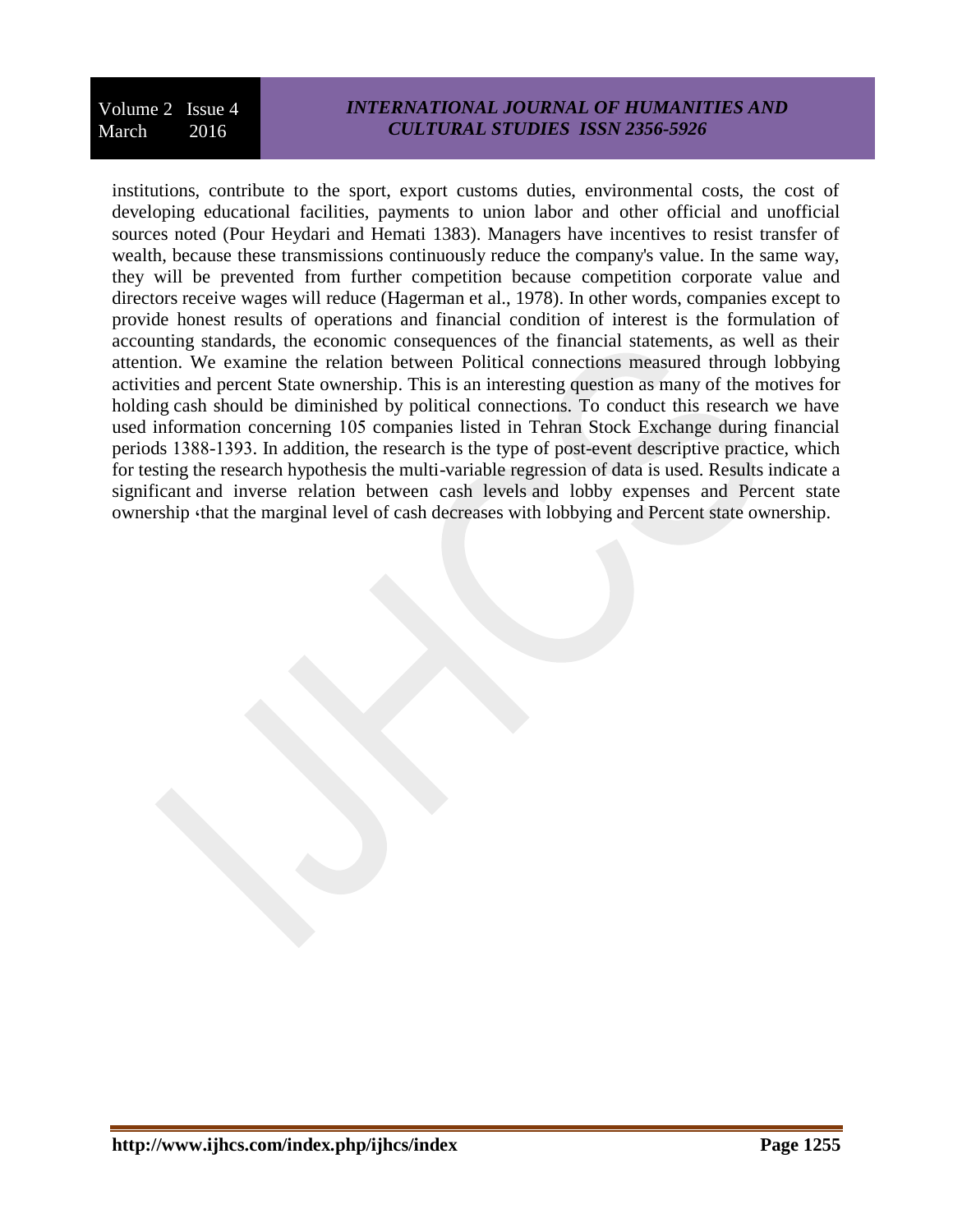### **Refrences**

Ansolabehere, S., de Figueiredo, J., Snyder, J. Jr., (2003). Why is there so little money in U.S.politics? Journal of Economic Perspectives 17, 105-30.

Black B, and Coffee J. Hail Britannia: institutional investor behavior under limited regulation, Michigan Law Review 1994; 92: 1997-2087.

Dittmar, A. & J. Mahrt-Smith (2007), "Corporate Governance and the Value of Cash Holdings", Journal of Financial Economics, Vol. 83, PP. 599-634.

Drobetz .W., Grüninger.M.C. Grüninger, SimoneHirschvogl,(2010). "Information asymmetry and the value of cash ". Journal ofBanking& Finance.

Faccio M, Masulis R and McConnell J Political connections and corporate Bailouts. Journal of Finance 61:2597–2635.

[Ferreira, Miguel .A., and Vilela, Antonio.S. \(2004\). "Why do firms hold cash? Evidence from](file:///E:/projects/Salmanpour/mohammad/نهایی/Ferreira,%20Miguel%20.A.,%20and%20Vilela,%20Antonio.S.%20(2004))  [EMU countries." European Financial Management, Vol. 10, No. 2, pp. 295-319.](file:///E:/projects/Salmanpour/mohammad/نهایی/Ferreira,%20Miguel%20.A.,%20and%20Vilela,%20Antonio.S.%20(2004))

Garcia-Teruel, P. J., P. Martinez-Solano, J. P. Sanchez-Ballesta, (2008). Accruals Quality and Corporate Cash Holdings, Journal of Accounting and Finance, Vol 49, pp.95–115

Grossman G, Helpman E (1994) Protection for Sale. American Economic Review 84:833–850.

Guney, Y., Ozkan, A., and Ozkan, N. (2003). Additional International Evidence on corporate cash holdings. Available at: [http://ssrn.com.](http://ssrn.com/)

Hagerman Robert, L zmijewski. Mark, (1978), Some Economic Determinants of Accounting Policy Choice, Journal of Accounting and Economics 1979; 1: 141-161.

Hill, M.D ,. Fuller, K.P ,. Kelly, G.W &Washam, J.O (2014) "Corporate Cash Holdings and Political Connections", Review of Quantitive Finance and Accounting, 42:123-142.

Jensen. M., (1986). "Agency Costs of Free Cash Flow, Corporate Finance and takeovers" American Economic Review 76, pp. 323-329.

Kim, C.-S., Mauer, D.C., and Sherman, A.E. (1998). The determinants of corporate liquidity: theory and evidence. Journal of Financial and Quantitative Analysis, 33, 305–334.

Ozkan, Aydin, &Ozkan, Neslihan. (2004). Corporate cash holdings: An empirical investigationof UK companies. Journal of Banking & Finance.